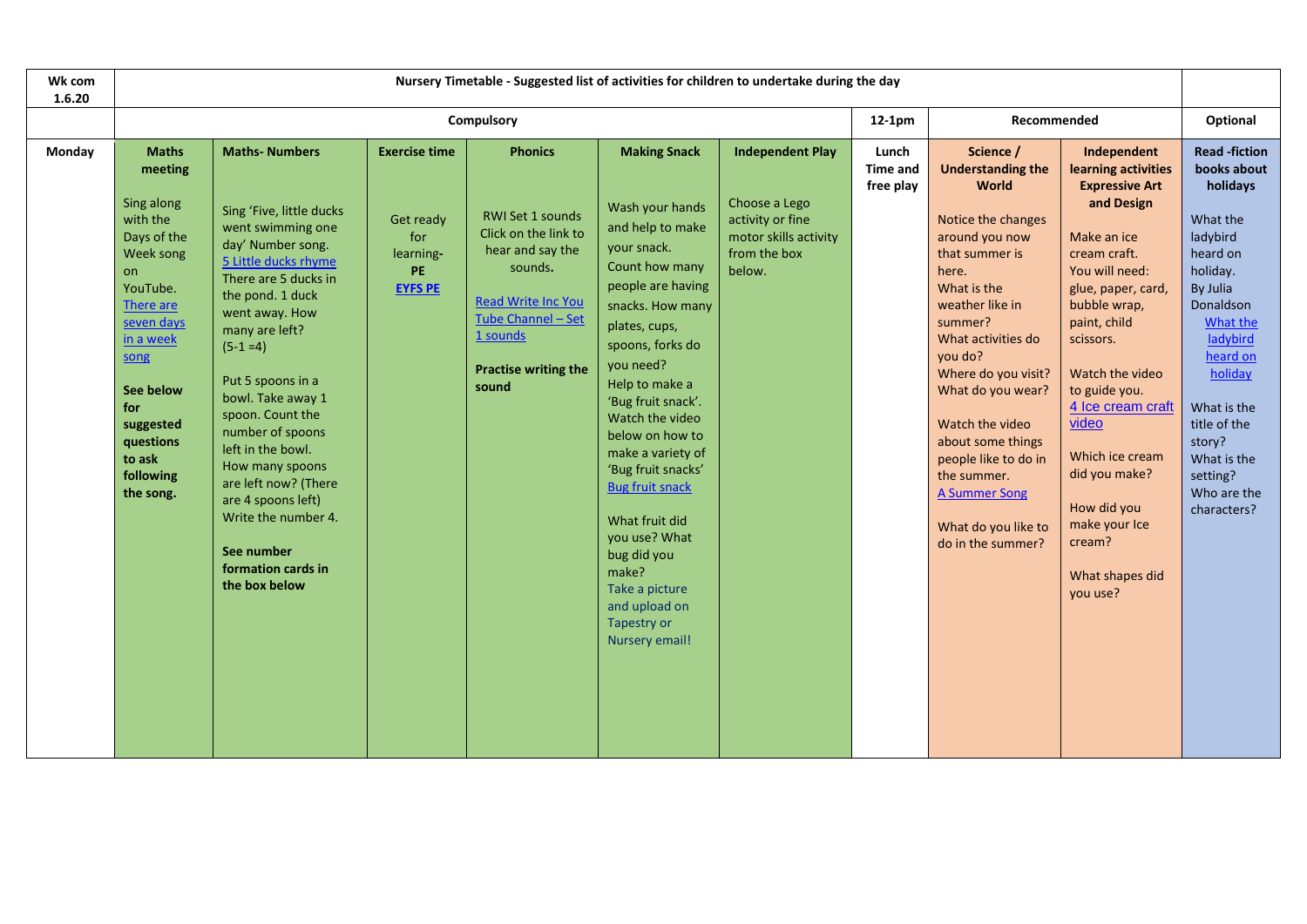|         |                                                                                                                                                                                                                                   |                                                                                                                                                                                                                                                                                                                                                                                                                                                                      |                                                                                                   | Compulsory                                                                                                                                                                                                    |                                                                                                                                                                                                                                                                                                                                                                                                                                                                          |                                                                                                                 | 12-1pm                                | Recommended                                                                                                                                                                                                                                                                                                                                                                                    |                                                                                                                                                                                                                                                                                                                                                                              | Optional                                                                                                                                                                                                                                                                                                                                |
|---------|-----------------------------------------------------------------------------------------------------------------------------------------------------------------------------------------------------------------------------------|----------------------------------------------------------------------------------------------------------------------------------------------------------------------------------------------------------------------------------------------------------------------------------------------------------------------------------------------------------------------------------------------------------------------------------------------------------------------|---------------------------------------------------------------------------------------------------|---------------------------------------------------------------------------------------------------------------------------------------------------------------------------------------------------------------|--------------------------------------------------------------------------------------------------------------------------------------------------------------------------------------------------------------------------------------------------------------------------------------------------------------------------------------------------------------------------------------------------------------------------------------------------------------------------|-----------------------------------------------------------------------------------------------------------------|---------------------------------------|------------------------------------------------------------------------------------------------------------------------------------------------------------------------------------------------------------------------------------------------------------------------------------------------------------------------------------------------------------------------------------------------|------------------------------------------------------------------------------------------------------------------------------------------------------------------------------------------------------------------------------------------------------------------------------------------------------------------------------------------------------------------------------|-----------------------------------------------------------------------------------------------------------------------------------------------------------------------------------------------------------------------------------------------------------------------------------------------------------------------------------------|
| Tuesday | <b>Maths</b><br>meeting<br>Sing along<br>with the<br>Days of the<br>Week song<br>on<br>YouTube.<br>There are<br>seven days<br>in a week<br>song<br>See below<br>for<br>suggested<br>questions<br>to ask<br>following<br>the song. | <b>Maths-Numbers</b><br>Sing 'Five, little ducks<br>went swimming one<br>day' number song<br>5 Little ducks rhyme<br>There are 5 ducks in<br>the pond. 2 ducks<br>went away. How<br>many are left?<br>$(5-2=3)$<br>Put 5 spoons in a<br>bowl. Take away 2<br>spoons. Count the<br>number of spoons<br>left in the bowl.<br>How many spoons<br>are left now? (There<br>are 3 spoons left)<br>Write the number 3.<br>See number<br>formation cards in<br>the box below | <b>Exercise time</b><br>Get ready<br>for<br>learning-<br><b>PE</b><br><b>Work out</b><br>with Joe | <b>Phonics</b><br><b>RWI Set 1 sounds</b><br>Click on the link to<br>hear and say the<br>sounds.<br><b>Read Write Inc You</b><br><b>Tube Channel- Set 1</b><br>sounds<br><b>Practise writing the</b><br>sound | <b>Making Snack</b><br>Wash your hands<br>and help to make<br>your snack.<br>Count how many<br>people are having<br>snacks. How many<br>plates, cups,<br>spoons, forks do<br>you need?<br>Help to make a<br>'Bug fruit snack'.<br>Watch the video<br>below on how to<br>make a variety of<br>'Bug fruit snacks'<br><b>Bug fruit snack</b><br>What fruit did<br>you use? What<br>bug did you<br>make?<br>Take a picture<br>and upload on<br>Tapestry or<br>Nursery email! | <b>Independent Play</b><br>Choose a Lego<br>activity or fine<br>motor skills activity<br>from the box<br>below. | Lunch<br><b>Time and</b><br>free play | Science /<br><b>Understanding the</b><br>World<br>Notice the changes<br>around you now<br>that summer is<br>here.<br>What is the<br>weather like in<br>summer?<br>What activities do<br>you do?<br>Where do you visit?<br>What do you wear?<br>Watch the video<br>about some things<br>people like to do in<br>the summer.<br><b>A Summer Song</b><br>What do you like to<br>do in the summer? | Independent<br>learning activities<br><b>Expressive Art</b><br>and Design<br>Make an ice<br>cream craft.<br>You will need:<br>glue, paper, card,<br>bubble wrap,<br>paint, child<br>scissors.<br>Watch the video<br>to guide you.<br>4 Ice cream craft<br>video<br>Which ice cream<br>did you make?<br>How did you<br>make your Ice<br>cream?<br>What shapes did<br>you use? | <b>Read-fiction</b><br>books about<br>holidays<br>What the<br>ladybird<br>heard on<br>holiday.By<br>Julia<br>Donaldson<br>What the<br>ladybird<br>heard on<br>holiday<br>What<br>happened at<br>the biginning<br>of the story?<br>What<br>happened in<br>the middle of<br>the story?<br>What<br>happened at<br>the end of the<br>story? |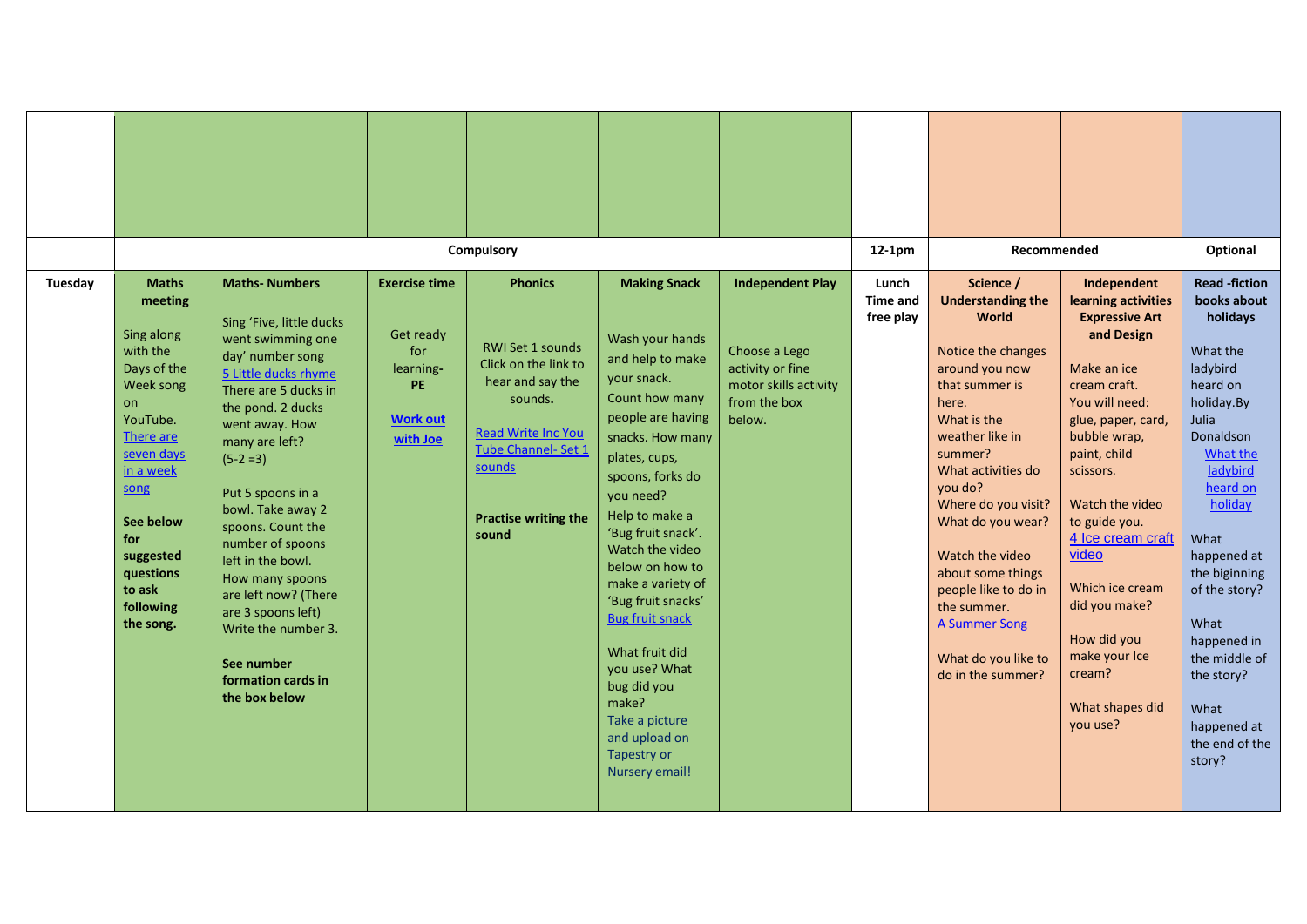| Wednesdav<br><b>Maths</b><br>meeting<br>Sing along<br>and do the<br>actions to<br>the Days of<br>the Week<br>song on<br>YouTube.<br><b>Seven days</b><br>are in a<br>week song. | <b>Maths-Numbers</b><br>Sing 'Five, little<br>monkeys jumping on<br>the bed' number<br>song.<br>5 Little monkeys<br>jumping on the bed<br>There are 5 monkeys<br>jumping on the bed.<br>3 monkeys fell off the                                                                               | <b>Exercise time</b><br>Get ready<br>for<br>learning-<br>PE<br><b>Tumble Tots</b><br>PE | <b>Phonics</b><br><b>RWI Set 1 sounds</b><br>Click on the link to<br>hear and say the<br>sounds.<br><b>Read Write Inc You</b><br>Tube Channel- Set 1<br>sounds | <b>Making Snack</b><br>Wash your hands<br>and help to make<br>your snack.<br>Count how many<br>people are having<br>snacks. How many<br>bowls and spoons<br>do you need?                                         | <b>Independent Play</b><br>Choose a Lego<br>activity or fine<br>motor skills activity<br>from the box<br>below. | Lunch<br><b>Time and</b><br>free play | Science /<br><b>Understanding the</b><br><b>World</b><br>What animals live<br>under the sea?<br>Watch the video<br>below to see some<br>of them.<br><b>Sea Animals</b><br>Name some sea<br>animals. | Independent<br>learning activities<br><b>Expressive Art</b><br>and Design<br>Make a sea<br>creature craft.<br>You will need:<br>paper plate, hole<br>puncher, scissors,<br>glue, paints, paint<br>brush, googly<br>eyes and marker | <b>Read-fiction</b><br>books about<br>seaside<br>What the<br>ladybird<br>heard at the<br>seaside By<br>Julia<br>Donaldson<br>What the<br>ladybird<br>heard at the                                                      |
|---------------------------------------------------------------------------------------------------------------------------------------------------------------------------------|----------------------------------------------------------------------------------------------------------------------------------------------------------------------------------------------------------------------------------------------------------------------------------------------|-----------------------------------------------------------------------------------------|----------------------------------------------------------------------------------------------------------------------------------------------------------------|------------------------------------------------------------------------------------------------------------------------------------------------------------------------------------------------------------------|-----------------------------------------------------------------------------------------------------------------|---------------------------------------|-----------------------------------------------------------------------------------------------------------------------------------------------------------------------------------------------------|------------------------------------------------------------------------------------------------------------------------------------------------------------------------------------------------------------------------------------|------------------------------------------------------------------------------------------------------------------------------------------------------------------------------------------------------------------------|
| See below<br>for<br>suggested<br>questions<br>to ask<br>following<br>the song.                                                                                                  | bed. How many are<br>left?<br>$(5-3=2)$<br>Put 5 spoons in a<br>bowl. Take away 3<br>spoons. Count the<br>number of spoons<br>left in the bowl.<br>How many spoons<br>are left now? (There<br>are 2 spoons left)<br>Write the number 2.<br>See number<br>formation cards in<br>the box below |                                                                                         | <b>Practise writing the</b><br>sound                                                                                                                           | Help to make a<br>'Fruit salsa'<br>Watch the video<br>below.<br><b>Fruit Salsa</b><br>What fruits did<br>vou use?<br>How did you<br>make it?<br>Take a picture<br>and upload on<br>Tapestry or<br>Nursery email! |                                                                                                                 |                                       | What is the<br>difference between<br>a tuna fish and a<br>shark? (Which is<br>bigger?                                                                                                               | pen.<br>Watch the video<br>to guide you.<br>Sea Creature<br><b>Crafts</b><br>Which sea<br>creature did you<br>make?<br>How did you<br>make your sea<br>creature?<br>What shapes and<br>patterns did you<br>cut and draw?           | seaside<br>What is the<br>title of the<br>story?<br>What is the<br>setting?<br>Who are the<br>characters?<br>What did the<br>ladybird see<br>at the<br>seaside?<br>What did the<br>ladybird hear<br>at the<br>seaside? |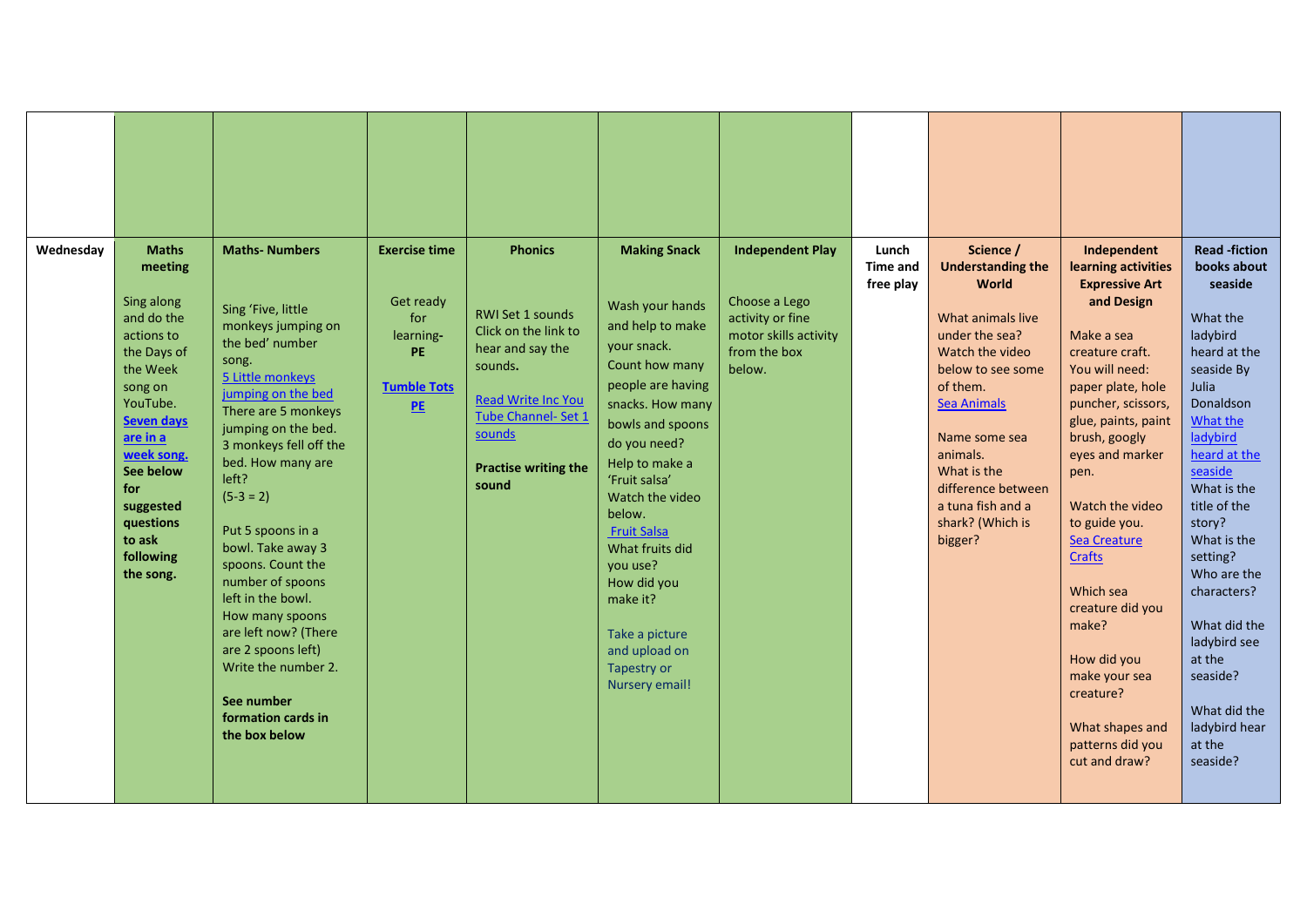|          |                                                                                                                                                                                                                                                     |                                                                                                                                                                                                                                                                                                                                                                                                                                                                                |                                                                                                      | Compulsory                                                                                                                                                                                     |                                                                                                                                                                                                                                                                                                                                                                                                     |                                                                                                                 | $12-1pm$                              | Recommended                                                                                                                                                                                                                                                                                  |                                                                                                                                                                                                                                                                                                                                                                                                        | Optional                                                                                                                                                                                                                                                                                                                                        |
|----------|-----------------------------------------------------------------------------------------------------------------------------------------------------------------------------------------------------------------------------------------------------|--------------------------------------------------------------------------------------------------------------------------------------------------------------------------------------------------------------------------------------------------------------------------------------------------------------------------------------------------------------------------------------------------------------------------------------------------------------------------------|------------------------------------------------------------------------------------------------------|------------------------------------------------------------------------------------------------------------------------------------------------------------------------------------------------|-----------------------------------------------------------------------------------------------------------------------------------------------------------------------------------------------------------------------------------------------------------------------------------------------------------------------------------------------------------------------------------------------------|-----------------------------------------------------------------------------------------------------------------|---------------------------------------|----------------------------------------------------------------------------------------------------------------------------------------------------------------------------------------------------------------------------------------------------------------------------------------------|--------------------------------------------------------------------------------------------------------------------------------------------------------------------------------------------------------------------------------------------------------------------------------------------------------------------------------------------------------------------------------------------------------|-------------------------------------------------------------------------------------------------------------------------------------------------------------------------------------------------------------------------------------------------------------------------------------------------------------------------------------------------|
| Thursday | <b>Maths</b><br>meeting<br>Sing along<br>and do the<br>actions to<br>the Days of<br>the Week<br>song on<br>YouTube<br><b>Seven days</b><br>are in a<br>week song.<br>See below<br>for<br>suggested<br>questions<br>to ask<br>following<br>the song. | <b>Maths-Numbers</b><br>Sing 'Five, little men<br>in a flying saucer'<br>number song<br>5 Little men in a<br>flying saucer<br>There are 5 men in a<br>flying saucer. 4 men<br>flew away. How<br>many are left?<br>$(5-4=1)$<br>Put 5 spoons in a<br>bowl. Take away 4<br>spoons. Count the<br>number of spoons<br>left in the bowl.<br>How many spoons<br>are left now? (There<br>is 1 spoon left) Write<br>the number 1.<br>See number<br>formation cards in<br>the box below | <b>Exercise time</b><br>Get ready<br>for<br>learning-<br>PE<br><b>Work</b><br>out with<br><u>Joe</u> | <b>Phonics</b><br><b>RWI Set 1 sounds</b><br>Click on the link to<br>hear and say the<br>sounds.<br><b>Read Write Inc You</b><br>Tube Channel- Set 1<br>sound<br>Practise writing the<br>sound | <b>Making Snack</b><br>Wash your hands<br>and help to make<br>your snack.<br>Count how many<br>people are having<br>snacks. How many<br>bowls and spoons<br>do you need?<br>Help to make a<br>'Fruit salsa'<br>Watch the video<br>below.<br><b>Fruit Salsa</b><br>What fruits did<br>you use?<br>How did you<br>make it?<br>Take a picture<br>and upload on<br><b>Tapestry or</b><br>Nursery email! | <b>Independent Play</b><br>Choose a Lego<br>activity or fine<br>motor skills activity<br>from the box<br>below. | Lunch<br><b>Time and</b><br>free play | Science /<br><b>Understanding the</b><br><b>World</b><br>What animals live<br>under the sea?<br>Watch the video<br>below to see some<br>of them.<br><b>Sea Animals</b><br>Name some sea<br>animals.<br>What is the<br>difference between<br>a tuna fish and a<br>shark? (Which is<br>bigger? | Independent<br>learning activities<br><b>Expressive Art</b><br>and Design<br>Make a sea<br>creature craft.<br>You will need:<br>paper plate, hole<br>puncher, scissors,<br>glue, paints, paint<br>brush, googly<br>eyes and marker<br>pen.<br>Watch the video<br>to guide you.<br>Sea Creature<br><b>Crafts</b><br>Which sea<br>creature did you<br>make?<br>How did you<br>make your sea<br>creature? | <b>Read -fiction</b><br>books about<br>seaside<br>What the<br>ladybird<br>heard at the<br>seaside By<br>Julia<br>Donaldson<br>What the<br>ladybird<br>heard at the<br>seaside<br>What<br>happened at<br>the biginning<br>of the story?<br>What<br>happened in<br>the middle of<br>the story?<br>What<br>happened at<br>the end of the<br>story? |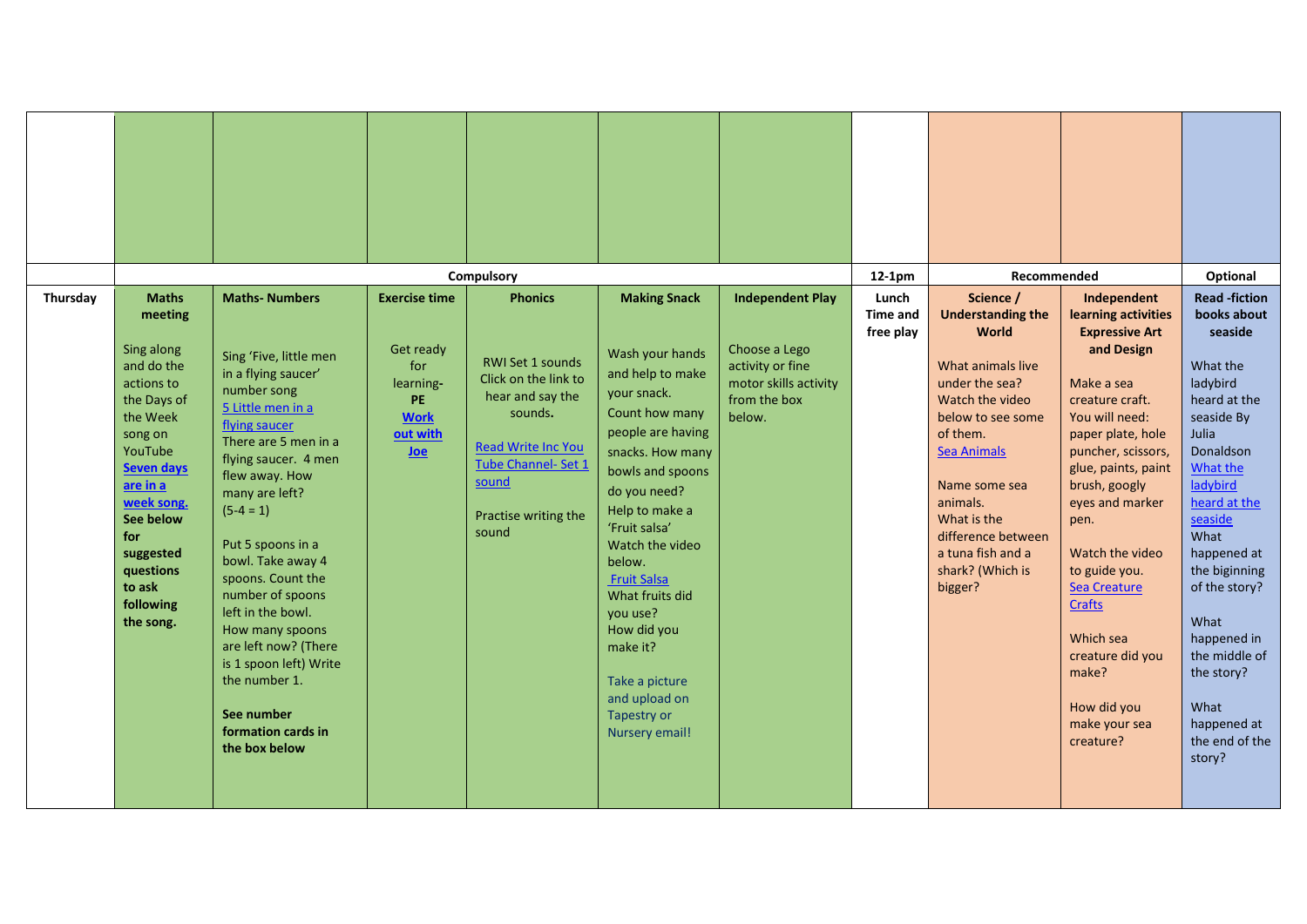|        |                                                                                                                                                                                                                                   |                                                                                                                                                                                                                                                                                                                                                                                                                                                                                 |                                                                                                                               | Compulsory                                                                                                                                                                                             |                                                                                                                                                                                                                                                                                                                                                                                                                                                              |                                                                                                                 | $12-1pm$                              | Recommended                                                                                                                                                                                                                                                         | What shapes and<br>patterns did you<br>cut and draw?                                                                                                                                                                 | Optional                                                                                                                                                                                                                                                                                                                                                                                |
|--------|-----------------------------------------------------------------------------------------------------------------------------------------------------------------------------------------------------------------------------------|---------------------------------------------------------------------------------------------------------------------------------------------------------------------------------------------------------------------------------------------------------------------------------------------------------------------------------------------------------------------------------------------------------------------------------------------------------------------------------|-------------------------------------------------------------------------------------------------------------------------------|--------------------------------------------------------------------------------------------------------------------------------------------------------------------------------------------------------|--------------------------------------------------------------------------------------------------------------------------------------------------------------------------------------------------------------------------------------------------------------------------------------------------------------------------------------------------------------------------------------------------------------------------------------------------------------|-----------------------------------------------------------------------------------------------------------------|---------------------------------------|---------------------------------------------------------------------------------------------------------------------------------------------------------------------------------------------------------------------------------------------------------------------|----------------------------------------------------------------------------------------------------------------------------------------------------------------------------------------------------------------------|-----------------------------------------------------------------------------------------------------------------------------------------------------------------------------------------------------------------------------------------------------------------------------------------------------------------------------------------------------------------------------------------|
| Friday | <b>Maths</b><br>meeting<br>Sing along<br>and do the<br>actions to<br>the Days of<br>the Week<br>song on<br>YouTube.<br>Days of the<br>week song<br>See below<br>for<br>suggested<br>questions<br>to ask<br>following<br>the song. | <b>Maths-Numbers</b><br>Sing 'Five, little men<br>in a flying saucer'<br>number song.<br>5 Little men in a<br>flying saucer<br>There are 5 men in a<br>flying saucer. 5 men<br>flew away. How<br>many are left?<br>$(5-5=0)$<br>Put 5 spoons in a<br>bowl. Take away 5<br>spoons. Count the<br>number of spoons<br>left in the bowl.<br>How many spoons<br>are left now? (There<br>is 0 spoon left) Write<br>the number 0.<br>See number<br>formation cards in<br>the box below | <b>Exercise time</b><br>Get ready<br>for<br>learning-<br><b>PE</b><br><b>Obstacle</b><br><b>Course with</b><br><b>Teddies</b> | <b>Phonics</b><br><b>RWI Set 1 sounds</b><br>Click on the link to<br>hear and say the<br>sounds.<br><b>Read Write Inc You</b><br>Tube Channel- Set 1<br>sounds<br><b>Practise writing the</b><br>sound | <b>Making Snack</b><br>Wash your hands<br>and help to make<br>your snack.<br>Count how many<br>people are having<br>snacks. How many<br>bowls and spoons<br>do you need?<br>Help to make a<br>'Avocado bean<br>salad'. Watch the<br>video below.<br><b>Avocado bean</b><br>salad<br>What ingredients<br>did you use?<br>How did you<br>make your salad?<br>Take a picture<br>and upload on<br>Tapestry or<br>Nursery email!<br>Tapestry or<br>Nursery email! | <b>Independent Play</b><br>Choose a Lego<br>activity or fine<br>motor skills activity<br>from the box<br>below. | Lunch<br><b>Time and</b><br>free play | Science /<br><b>Understanding the</b><br><b>World</b><br>How can we<br>destroy planet<br>earth? How can you<br>help to take care of<br>planet earth?<br>Watch the video<br>below to see how<br>you can play your<br>part.<br><b>World Environment</b><br><b>Day</b> | Independent<br>learning activities<br><b>Expressive Art</b><br>and Design<br><b>Celebrate World</b><br><b>Environment</b><br>Day!<br>Listen to and join<br>in with the save<br>the planet song.<br>Save planet earth | Listen to<br>stories<br>relating to<br>'World<br><b>Environment</b><br>Day'<br>Watch the<br>story video<br>below for<br>some ideas<br>on how to<br>keep your<br>environment<br>clean.<br><b>Keep the</b><br><b>Environment</b><br><b>Clean Story</b><br>How did the<br>beach<br>become<br>dirty?<br>Who littered<br>the beach?<br>Why did<br>Rooney<br>decide to<br>clean the<br>beach? |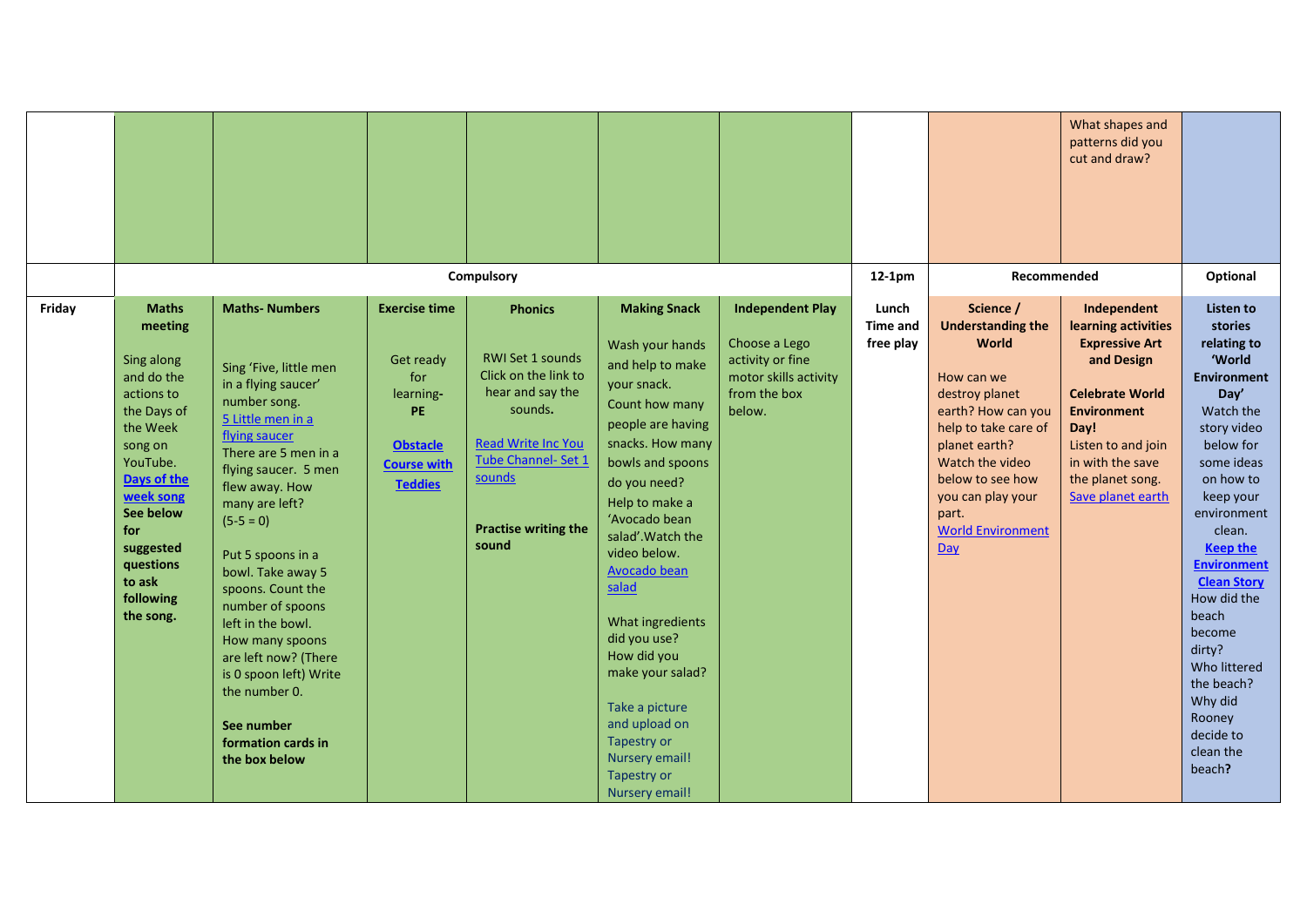|  |  |  |  |  | How did<br>Rooney clean<br>the beach?<br>How did the<br>sea creatures<br>feel after the<br>beach was<br>cleaned? |
|--|--|--|--|--|------------------------------------------------------------------------------------------------------------------|
|  |  |  |  |  |                                                                                                                  |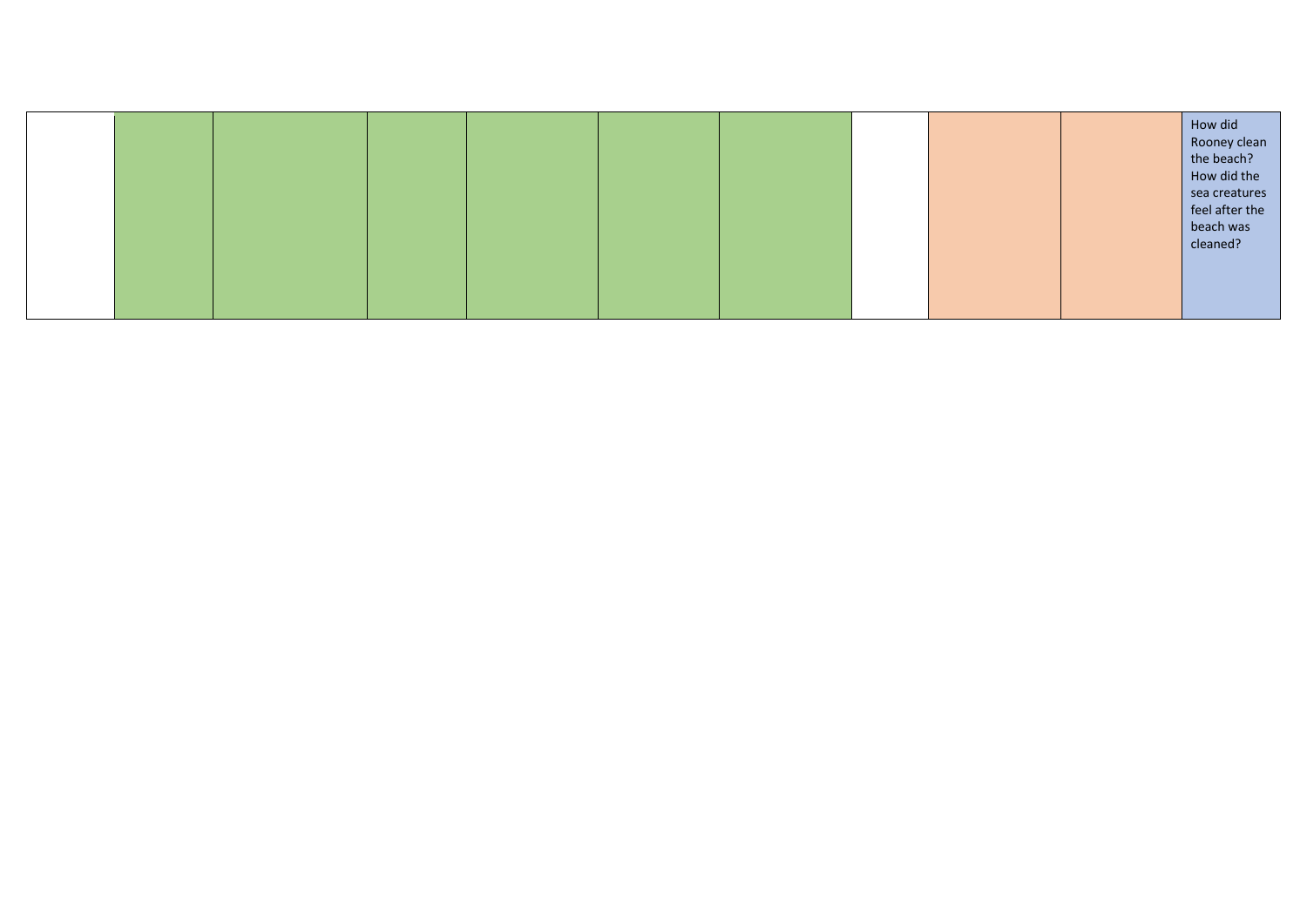## Maths Meeting Time:

Point out the days on your family's calendar. Name the five weekday days and two weekend days. What day is it today? What activities do you have plan for today? Activity to be followed through the week.

Weather Chart: Look outside your window. What is the weather like today? (E.g. It is Rainy) Listen to the sound of rain and sing 'It's raining, It's Pouring'. 'Incy Wincy Spider' and 'Pitter Patter Raindrops' What do you need to wear outdoor when it is rainy? (I need to wear rain cloak, wellington boots)



ֺ

**Number Work:** Practise writing the number 4 and say the rhyme as you write. Draw the number of objects next to the number. (You can draw spoons,).



**Fine Motor Skills:** You will need: play dough, pasta, straws. Thread the pasta onto the straws. How many straws did you use? How many pasta did you thread on each straw? How many pasta did you use altogether?